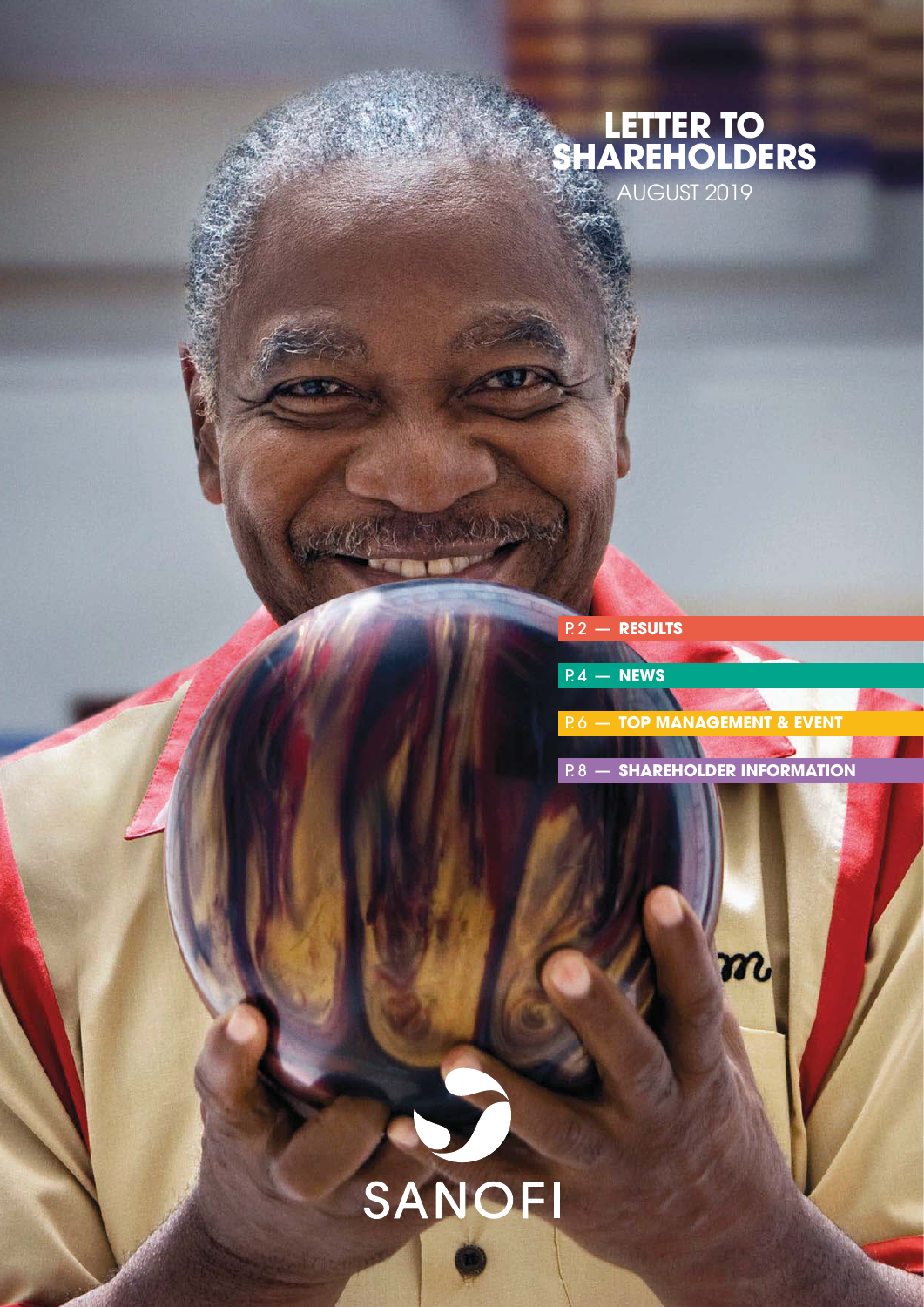<span id="page-1-0"></span>

# MESSAGE FROM THE CHAIRMAN



#### Dear shareholders,

The first half of 2019 marked the continuation of the growth phase which began in the second half of 2018. Sales of new products in Specialty Care, the growing Vaccines business as well as the dynamism in the emerging markets, have once again more than offset the decline in sales from losses of exclusivity in the United States.

This return to growth opens a new chapter in Sanofi's story. I want to thank Olivier Brandicourt, who has decided to retire, for the energy with which he has steered the Group through a complex period. As a results of the actions undertaken during his term of office, Sanofi entered a new growth phase.

We are very pleased to welcome Paul Hudson who agreed to join Sanofi as CEO. His skills and experience will be especially valuable in accelerating growth and leading the company's adaptation to new strategic challenges.

Furthermore, Paul Hudson will be tasked with mobilizing the energy and agility of the company to face the new challenges of our industry and the changes in the healthcare systems around the world.

I thank you for your trust and continuing loyalty.

**"Sanofi has entered a growth phase. "**

# SECOND QUARTER 2019 RESULTS





# INTERVIEW WITH THE HIEF EXECUTIVE OFFICER

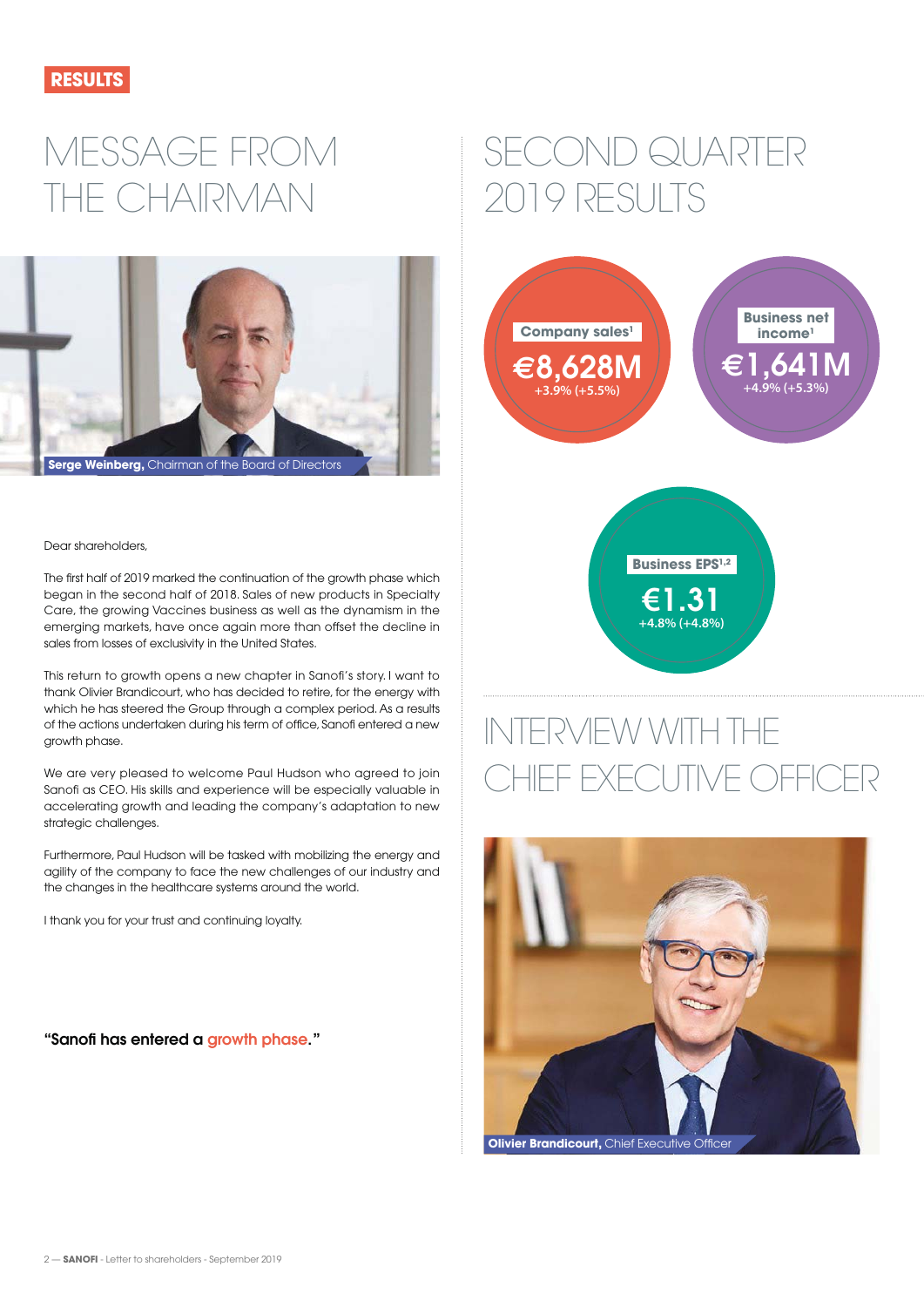#### Second-quarter 2019 sales growth<sup>1</sup> driven by Sanofi Genzyme and **Sanofi Pasteur**

Net sales were €8,628 million, up 5.5% on a reported basis, up 3.9% at CER and up 5.8% at CER/CS<sup>3</sup>.

Sanofi Genzyme sales up 21.8% due to strong launch performance of Dupixent®.

Vaccines sales increased 24.7% mainly reflecting the recovery and growth of Pentaxim® in China and low basis for comparison.

CHC sales up 1.1%, as U.S. growth more than offset lower sales in Europe impacted by non-strategic brand divestments.

Primary Care GBU sales declined 10.4% at CER/CS mainly as a result of lower Diabetes sales.

Emerging Markets sales4 grew double digits (up 10.0%) supported by higher Vaccines and Rare Disease sales.

| <b>Net sales</b><br>by franchise | <b>Q2 2019</b> | <b>Change</b><br>at CER |
|----------------------------------|----------------|-------------------------|
| <b>Specialty Care</b>            | €2,620m        | $+22.9%$                |
| <b>Primary Care</b>              | €3,844m        | $-8.7\%$                |
| <b>Consumer Healthcare</b>       | €1.143m        | $+1.1%$                 |
| <b>Vaccines</b>                  | €1.021m        | $+24.7%$                |



#### **2019 business EPS guidance revised upward**

Business EPS2 in 2019 is now expected to grow approximately 5% at CER<sup>5</sup>, barring unforeseen major adverse events. Applying the average July 2019 exchange rates, the currency impact on 2019 business EPS is estimated to be between 1% and 2%.

1 - Growth rates are expressed at constant exchange rates (CER). Growth rates in parentheses are expressed on a reported basis. For definitions of financial indicators, please consult the press release issued on July 29, 2019.; 2 - Earnings per share ; 3 - Constant Structure: Adjusted for divestment of European Generics business and sales of Bioverativ products to SOBI ;<br>4 - World excluding U.S., Canada Constant Structure

#### **What are the highlights of the second quarter 2019?**

This second quarter 2019 marks the fourth consecutive quarter of growth for Sanofi, with a solid business performance led by the strong launch of Dupixent® driven by the accelerated uptake in atopic dermatitis and asthma in the U.S. Specialty Care and Vaccines were significant contributors across all geographies. Also noteworthy is the good performance in China, where sales are up 17.1% at CER, driven in particular by the recovery and strong demand for Pentaxim®.

#### **What can you tell us about recent approvals and new R&D milestones?**

We have received several product approvals in the second quarter this year, including Libtayo®, which has been approved in the EU for advanced cutaneous squamous cell carcinoma and Dupixent®, which has been approved in the U.S. for nasal polyposis; its third U.S. indication since March 2017.

We also had some regulatory milestones: the FDA has accepted to review isatuximab for approval in relapsed/refractory multiple myeloma (also submitted to the European Medicines Agency) and MenQuadfi<sup>™</sup>, a meningococcal vaccine candidate. In Europe, the CHMP (Committee for Medicinal Products for Human Use), has recommended the approval of Dupixent® in atopic dermatitis in adolescents.

#### **What can you tell us about your outlook for 2019?**

With this momentum supported by growth in Specialty Care and Vaccines as well as dynamism in emerging markets, we are confident in the growth outlook for our business for the year. Consequently, we revised upward our guidance and now expect full-year business EPS to grow approximately 5% at CER.

Sanofi's future will then be written by Paul Hudson, my successor as of September 1st. I am proud of the journey we have accomplished since I joined your company as CEO on April 2015. After a period of transformation, we have driven Sanofi back to growth. However this would not have been possible without the remarkable commitment of Sanofi employees worldwide, whom I wish to thank one last time for their dedication to our mission, which is summed up in our signature: "Empowering Life".

#### **"We are confident in the growth outlook for our business for the year."**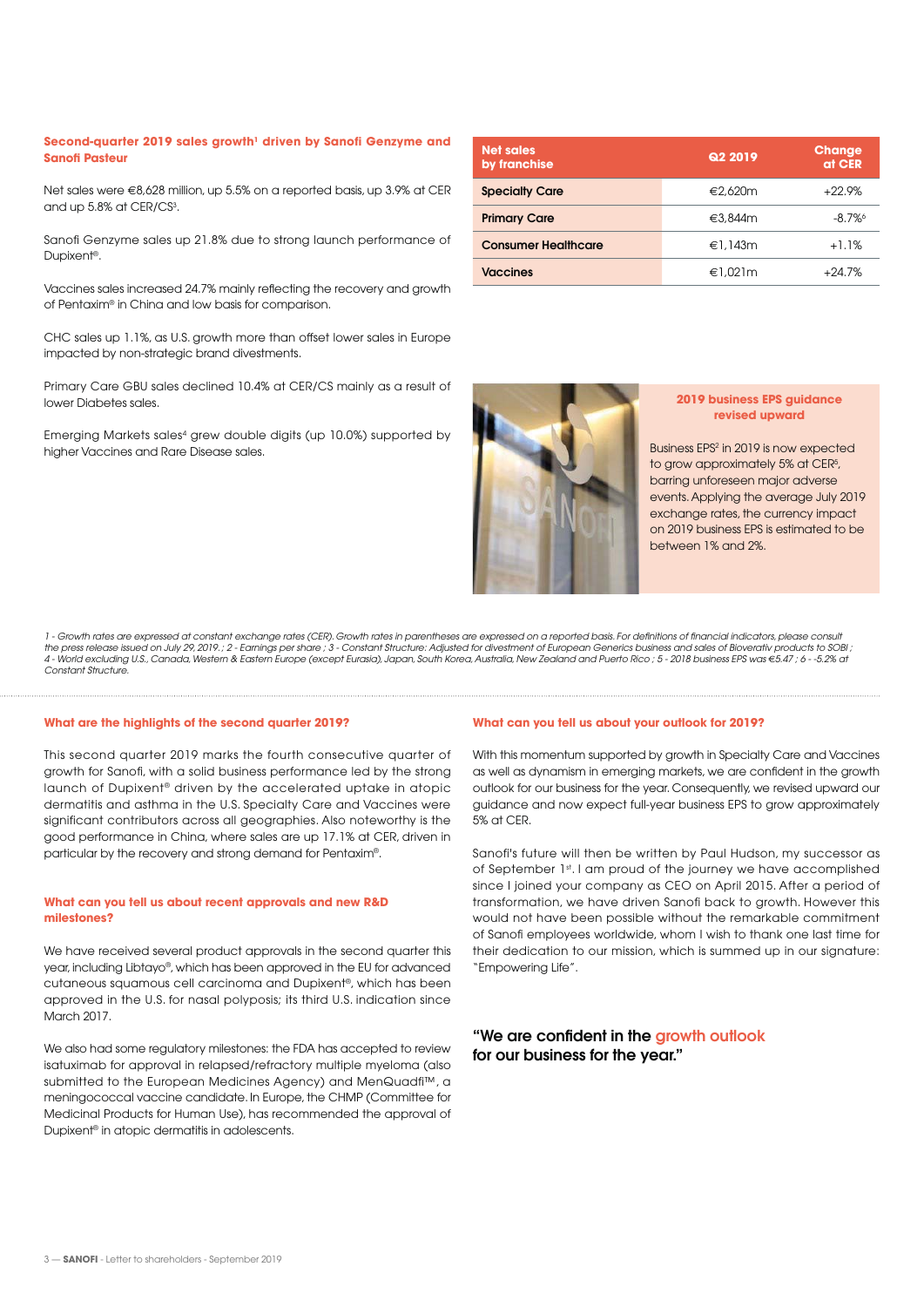<span id="page-3-0"></span>

# DUPIXENT® APPROVED IN THE UNITED STATES FOR THE TREATMENT OF NASAL POLYPOSIS





# **An innovative biologic medicine**

Dupixent® is now **approved in the U.S. for three diseases** associated with type 2 inflammation:

- Moderate-to-severe atopic dermatitis,
- Moderate-to-severe asthma,
- Chronic rhinosinusitis with nasal polyposis (CRSwNP)

#### FIRST BIOLOGIC MEDICINE IN NASAL POLYPOSIS

On June 26, 2019, the American Food and Drug Administration (FDA) approved Dupixent® (dupilumab) for use with other medicines to treat chronic rhinosinusitis with nasal polyposis (CRSwNP) in adults whose disease is not controlled. The nasal polyposis disease is a **chronic disease of the upper airway** that obstructs the sinuses and nasal passages. It can lead to breathing difficulties, nasal congestion and discharge, reduced or loss of sense of smell and taste, and facial pressure.

Nasal polyposis can be a **debilitating condition**, with many patients opting for systemic steroids or nasal surgery which often cannot control this disease.

Many patients with nasal polyposis have other type 2 inflammatory diseases like **asthma**, and these patients often have more severe asthma and are often more difficult  $t \cap \text{tr}\rightarrow t$ 

#### A SIGNIFICANT IMPROVEMENT IN THE NASAL POLYPOSIS TREATMENT

Dupixent®, which has been evaluated by the FDA under priority review, demonstrated during clinical trials significant reduction of polyps size, nasal congestion and loss of sense of smell and taste, and limited the need for nasal/sinus surgery.

Dupixent® also **improved the lung function** in patients with severe asthma associated with nasal polyposis.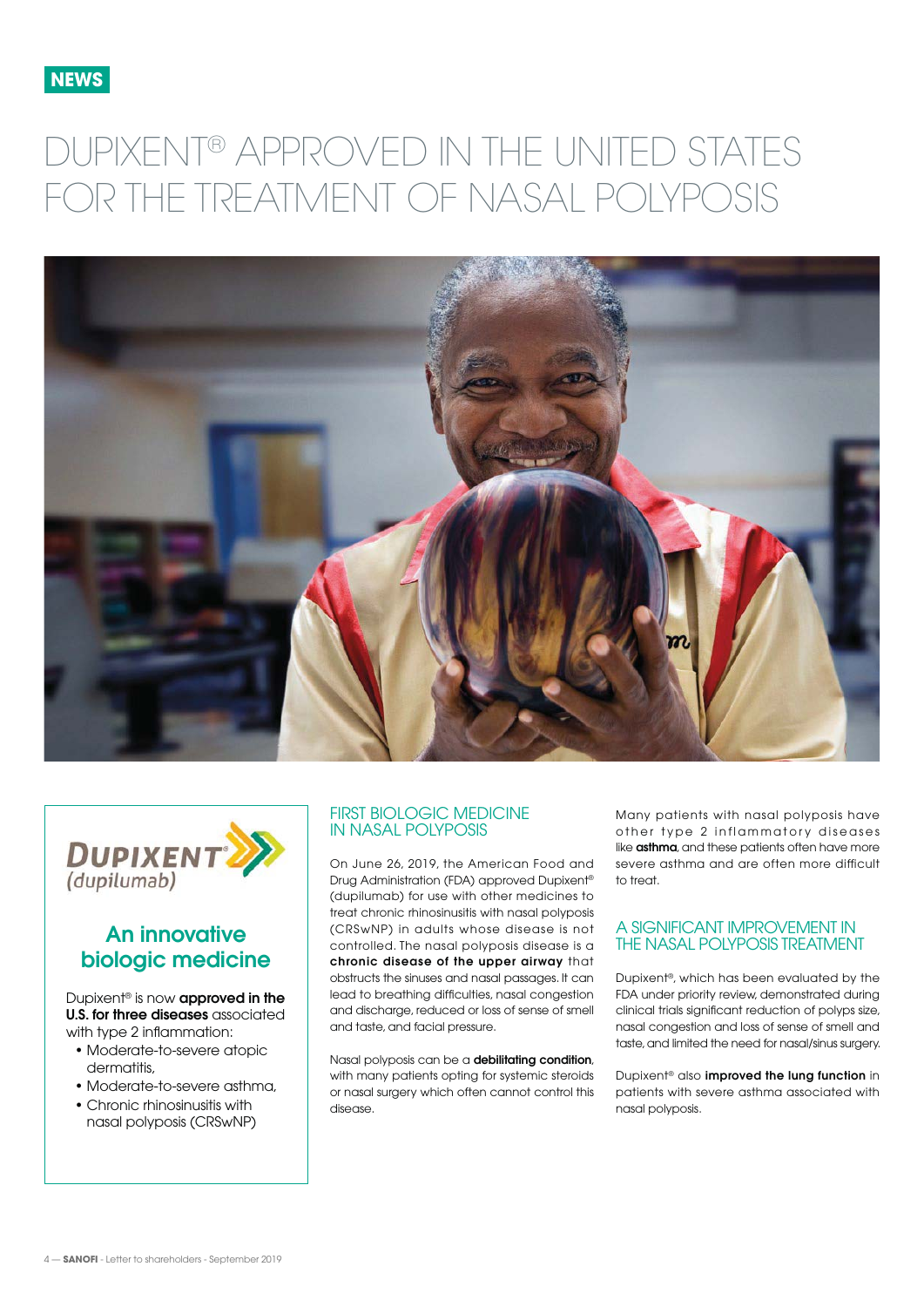### THIRD INDICATION FOR DUPIXENT®

Approval in nasal polyposis is the third indication for Dupixent<sup>®</sup> in the U.S. after its initial approval in March 2017 for the treatment of moderateto-severe atopic dermatitis in adults (also approved since then for adolescents from age 12), followed by the approval in moderate-tosevere asthma in adults and adolescents.

Outside the U.S., Dupixent® was approved in a number of countries for the treatment of moderate-to-severe atopic dermatitis in adults. Dupixent® is also approved in the European Union, Japan and Australia for the treatment of severe asthma for patients above 12 years old.

#### **ONGOING EVALUATION IN EUROPE**

At the end of June 2019, the European Medicines Agency's Committee for Medicinal Products for Human Use (CHMP) has adopted a **positive opinion** for Dupixent® (dupilumab) recommending extending its approval in the European Union (EU) to also include **adolescents 12 to 17 years of age with moderate-to-severe atopic dermatitis** who are candidates for systemic therapy.

A final decision on the Dupixent® application by the European Commission is expected in the coming months.



### LIBTAYO® APPROVED IN THE EUROPEAN UNION FOR THE TREATMENT OF A SKIN CANCER

On July 1, 2019, the European Commission approved Libtayo® (cemiplimab) for the treatment of adults with metastatic or locally advanced cutaneous squamous cell carcinoma (CSCC) who are not candidates for curative surgery or curative radiation.

CSCC is one of the **most common skin cancers worldwide** and is especially difficult to treat in advanced stages.

# RESEARCH & DEVELOPMENT MILESTONES



#### **FDA REVIEWS ISATUXIMAB AS A POTENTIAL TREATMENT FOR A BLOOD CANCER**

The U.S. Food and Drug Administration (FDA) accepted on July 10, 2019 for review the Biologics License Application (BLA) for isatuximab for the treatment of patients with relapsed/refractory multiple myeloma (RRMM).

Multiple myeloma is the second most common hematologic malignancy, affecting more than 138,000 people worldwide.

The target action date for the FDA decision is April 30, 2020.

#### **FDA REVIEWS MENQUADFITM, A MENINGOCOCCAL VACCINE CANDIDATE**

On June 27 this year the U.S. FDA has accepted for review the Biologics License Application (BLA) for Sanofi's MenQuadfi<sup>™</sup>, a vaccine candidate to help prevent meningococcal meningitis (Groups A, C, Y, W) **a rare but potentially deadly bacterial infection**. Hundreds of cases of meningococcal disease occur throughout the U.S. annually and no one can predict where or when those cases will occur.

The target action date for the FDA decision is April 25, 2020.

#### **JOHN REED'S UPDATE ON R&D**

On July 29, 2019, John Reed, Executive Vice President, Global Head of Research & Development, gave an update on the continuing evolution of Sanofi R&D during the second quarter 2019 results audio webcast.

After reminding the audience the vision, strategy and long-term objectives of the R&D, John Reed highlighted the positive pipeline momentum Sanofi has recently achieved with five main projects: two in Oncology (isatuximab and anti-CEACAM5), two in Rare Blood Disorder (fitusiran and BIVV001) and one in Vaccines (nirsevimab). For more information, please refer to the Q2 2019 results presentation.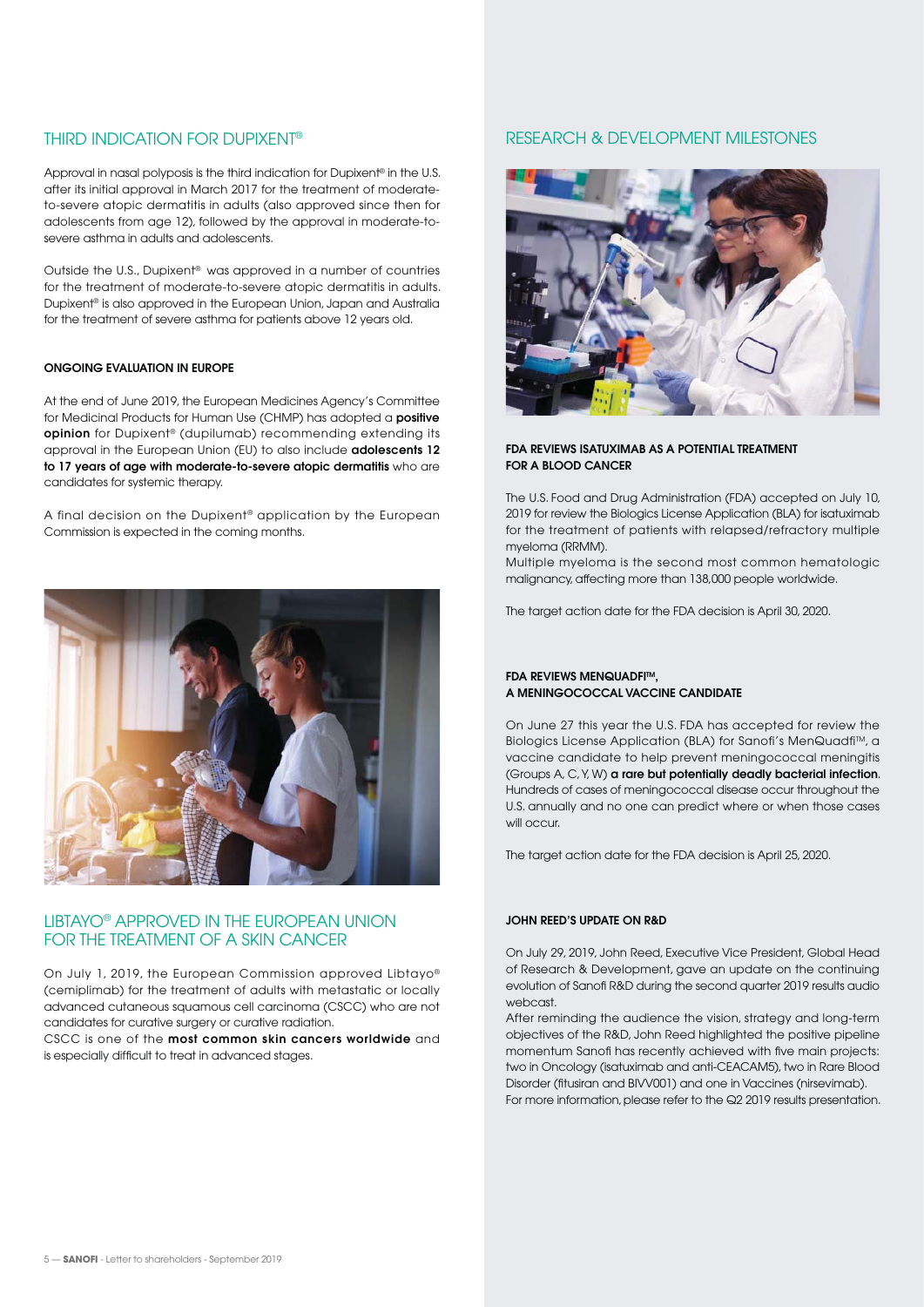# <span id="page-5-0"></span>**TOP MANAGEMENT**

#### **RETIREMENT OF OLIVIER BRANDICOURT AND APPOINTMENT OF PAUL HUDSON**



Olivier Brandicourt, Chief Executive Officer of Sanofi since April 2015, has decided to retire and will leave office on August 31, 2019.

As of September 1, 2019, he will be replaced by Paul Hudson, who most recently was Chief Executive Officer of Novartis Pharmaceuticals and Member of the Executive Committee of Novartis. Paul Hudson, 51 years old, is a seasoned leader with strong international experience, particularly in the United States, Japan and Europe. **Olivier Brandicourt Paul Hudson** 



During his twenty-eight year career, he worked with major pharmaceutical companies such as Schering-Plough, Astra Zeneca and Novartis. Throughout his various management positions, he has proven his strategic vision, strong leadership and ability to achieve great results.

Mr. Hudson has a very robust track record in major product launches.

# **PARTNERSHIP**

### **SANOFI AND GOOGLE TO DEVELOP NEW HEALTHCARE INNOVATION LAB**

On June 18, 2019, Sanofi and Google announced the creation of a new virtual Innovation Lab with the ambition to radically transform how future medicines and health services are delivered by tapping into the power of emerging data technologies.

This collaboration aims to change how Sanofi develops new treatments and will focus on three key objectives:

- better understand patients and diseases,
- increase Sanofi's operational efficiency,
- improve the experience of Sanofi's patients and customers.

Sanofi and Google will leverage deep analytics across data sets to better understand key diseases and extract related patient insights. This will enable Sanofi to research and develop **more personalized approaches to treatment** and identify accompanying technologies to **improve health outcomes**.

Sanofi and Google also plan to apply artificial intelligence (AI) across diverse datasets to better forecast sales and inform marketing and supply chain efforts.

#### **INTERVIEW WITH AMEET NATHWANI, CHIEF DIGITAL OFFICER, CHIEF MEDICAL OFFICER AND EXECUTIVE VICE PRESIDENT, MEDICAL AFFAIRS**



#### **What can you tell us about this partnership between Sanofi and Google?**

I think it is incredibly exciting. Google is one of the biggest tech players in the world and it is known for its ambition and vision to change health fundamentally. This makes them the right partner to work with us in our innovation labs.

#### **What makes you excited about this partnership?**

I'm excited because we are combining our biologic innovations and scientific data with Google's industry-leading capabilities to serve a shared objective: how do we improve health outcomes, healthcare systems and patients' data? Together, we will look for common solutions for patients with completely different mindsets using the best of both knowledges.

#### **What makes this unique from other companies approaches?**

Many other companies are collaborating with technology companies. What makes this partnership unique is our broader vision, which focuses not only on efficiency and timeliness but also on how we can bring new solutions to patients.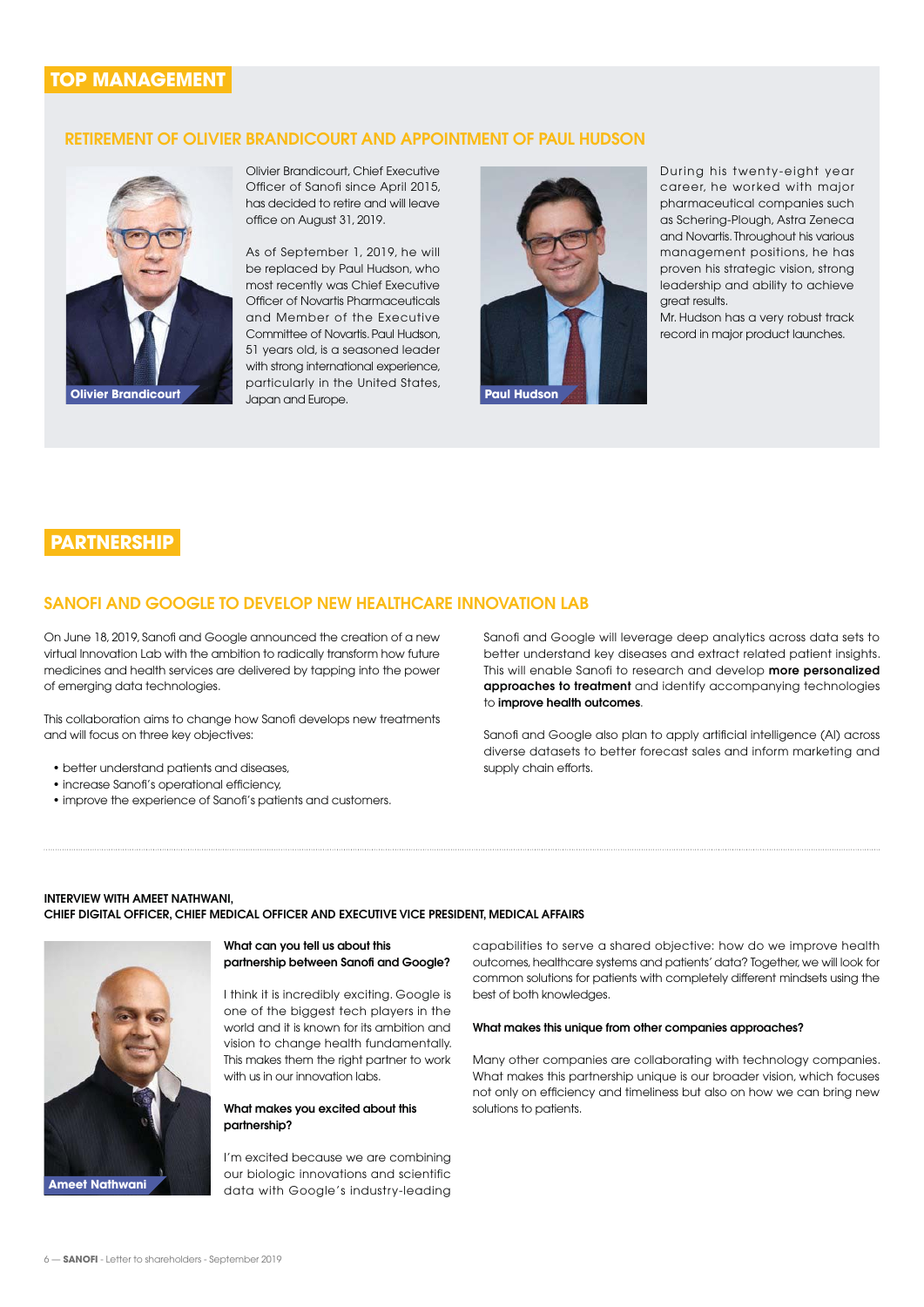

# ANNUAL GENERAL MEETING 2019



The Combined General Shareholders' Meeting of Sanofi was held on April 30, 2019 in Paris. All resolutions submitted to the vote were adopted by its shareholders, among which the individual company and consolidated financial statements, the distribution of a cash dividend and the renewal of the Board of Directors. More information is available on **[www.sanofi.com/AGM2019](http://www.sano%EF%AC%81.com/AGM2019)**

The Chairman of the Board of Directors, Serge Weinberg, introduced the meeting reminding shareholders about 2018 milestones for Sanofi, such as:

- the strong growth of Specialty Care, Vaccines and pharmaceuticals in emerging markets,
- the launch of Dupixent® in asthma in the U.S. and the marketing authorization for Cablivi® in Europe,
- the significant investments with the acquisitions of Bioverativ and Ablynx as well as the restructuring of the Alnylam alliance which gave Sanofi global rights on fitusiran,
- the growing revenue in the second half of 2018.

The Chairman of the Board then discussed the main challenges the company has to face in order to fulfill its mission, 'to treat and cure diseases in areas of high unmet medical need', carried everyday by Sanofi's 100,000 employees he thanked warmly.

Serge Weinberg also presented the activity of the Board and its Committees in 2018, before commenting the evolution of the stock price and the dividend. He then gave the floor to Patrick Kron, Chairman of the Compensation Committee.

Olivier Brandicourt, Chief Executive Officer, reminded the audience about the company's strategic outlook and in particular the progress since 2015 and the definition of the 2020 strategic roadmap: sustaining innovation in R&D, launching new medicines and vaccines, reshaping the portfolio on human healthcare and simplifying the organization.

The Chief Executive Officer concluded his speech mentioning the major actions carried out in 2018 for public health, in particular disease awareness campaigns, the Sanofi Espoir Foundation's action programs, youth integration initiatives and programs of tutoring.

Philippe Luscan, Executive Vice President, Global Industrial Affairs, then took the floor to present Sanofi's Industrial Affairs and their roles in the timely launch of medicines, the audits carried out by the regulatory authorities and the improvement of the environmental footprint of the company.

Finally, Jean-Baptiste Chasseloup de Chatillon, Executive Vice President, Chief Financial Officer, presented the financial performance and the results of the company for the 2018 financial year.

### **BOARD OF DIRECTORS**

The General Meeting also renewed as Directors Suet-Fern Lee and Serge Weinberg and ratified the co-opting of Christophe Babule.

Following the General Meeting, the Board of Directors is still comprised of 16 members, of whom six are women and two are Directors representing employees. The Board of Directors remains for a large majority comprised of independent Directors.

During the Board of Directors session following the meeting, Serge Weinberg was renewed as Chairman of the Board, Melanie Lee was appointed as member of the Appointment, governance and CSR Committee and Carole Piwnica was appointed as member of the Compensation Committee.